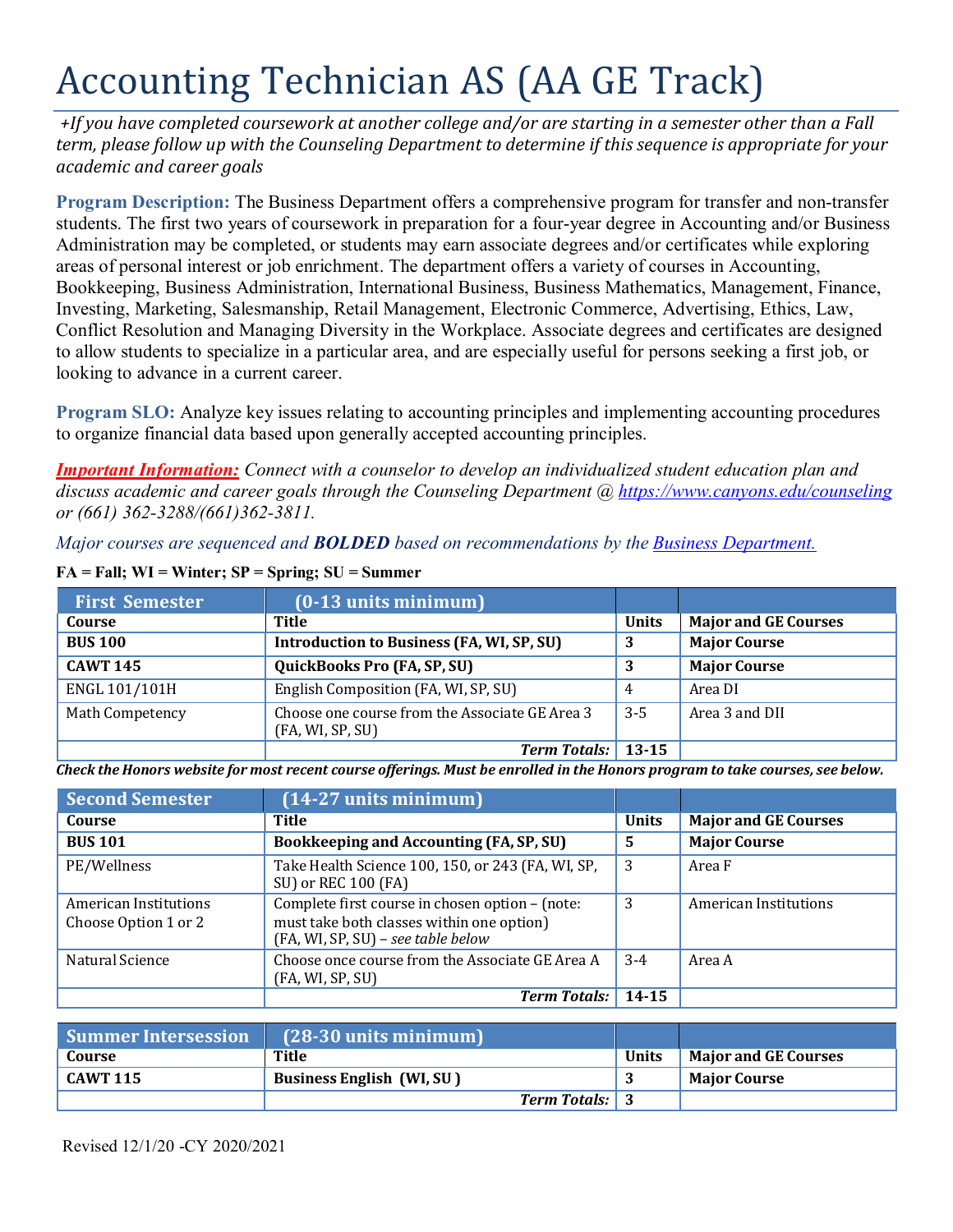| <b>Third Semester</b>                                                              | $(31-45$ units minimum)                                                                                                                                       |              |                           |
|------------------------------------------------------------------------------------|---------------------------------------------------------------------------------------------------------------------------------------------------------------|--------------|---------------------------|
| Course                                                                             | Title                                                                                                                                                         | <b>Units</b> | <b>GE</b> Area            |
| <b>BUS 157</b>                                                                     | <b>Entrepreneurial Finance (FA, SP)</b>                                                                                                                       | 3            | <b>Major Course</b>       |
| <b>BUS 211</b>                                                                     | Business Law (FA, WI, SP, SU)                                                                                                                                 | 3            | <b>Major Course</b>       |
| $*$ BUS 126 is<br>recommended by the<br>department or any Social<br>Science Course | Managing Diversity in the Workplace (FA, SP) is<br>highly recommended by the department; or<br>choose one course from Associate GE Area B<br>(FA, WI, SP, SU) | 3            | Area B & Area 4 Diversity |
| American Institutions                                                              | Complete second course in chosen option - (note:<br>must take both classes within one option) (FA, WI,<br>SP, SU) - see table below                           | 3            | American Institutions     |
| AA Elective                                                                        | Choose any 3-unit course that is 100-level or<br>above (FA, WI, SP, SU)                                                                                       | 3            | AA Elective               |
|                                                                                    | <b>Term Totals:</b>                                                                                                                                           | 15           |                           |

| <b>Fourth Semester</b>                                  | $(46-60$ units minimum)                                                           |              |                                                                          |
|---------------------------------------------------------|-----------------------------------------------------------------------------------|--------------|--------------------------------------------------------------------------|
| Course                                                  | Title                                                                             | <b>Units</b> | <b>GE</b> Area                                                           |
| BUS 160 or another<br>Humanities and FineArts<br>Course | Business Ethics (FA, SP, SU) or choose one course<br>from Area C (FA, WI, SP, SU) | 3            | Area C                                                                   |
| AA Elective                                             | Choose any 3-unit course that is 100-level or<br>above (FA, WI, SP, SU)           | 3            | AA Elective- take a course to satisfy<br>Diversity, if not yet completed |
| AA Elective                                             | Choose any 3-unit course that is 100-level or<br>above (FA, WI, SP, SU)           | 3            | AA Elective                                                              |
| AA Elective                                             | Choose any 3-unit course that is 100-level or<br>above (FA, WI, SP, SU)           | 3            | AA Elective                                                              |
| AA Elective                                             | Choose any 3-unit course that is 100-level or<br>above (FA, WI, SP, SU)           | 3            | AA Elective                                                              |
|                                                         | <b>Term Totals:</b>                                                               | 15           |                                                                          |

## **Total Units: 60+**

**American Institutions Requirement –** Select one of the options below and complete a total of 6 units

| <b>Option 1</b> | One course from the following: Economics 170/170H, History 111/111H, History 112/112H,<br>History 120/120H, or History 130 AND Political Science 150/150H |
|-----------------|-----------------------------------------------------------------------------------------------------------------------------------------------------------|
| <b>Option 2</b> | History 111/111H AND History 112/112H                                                                                                                     |

**Counselor Notes** This sequence does not meet transfer admissions requirements. Additional courses for transfer general education will be needed, as well as courses for a transfer major. Please follow up with the Counseling Department for additional information @ [https://www.canyons.edu/counseling.](https://www.canyons.edu/counseling)

#### **Counseling Resources**

Business Department [www.canyons.edu/business](http://www.canyons.edu/business)

AA General Education Guide:

[https://www.canyons.edu/\\_resources/documents/studentservices/counseling/top10/AssociateDegreeRequiremen](https://www.canyons.edu/_resources/documents/studentservices/counseling/top10/AssociateDegreeRequirements20192020.pdf) [ts20192020.pdf](https://www.canyons.edu/_resources/documents/studentservices/counseling/top10/AssociateDegreeRequirements20192020.pdf)

COC Future Business Leaders of America – Phi Beta Lambda: [coc.pbl@gmail.com](mailto:coc.pbl@gmail.com)

COC Honors Program: <https://www.canyons.edu/academics/honors/index.php>

Petition for Associate Degree: Check the student calendar for term-specific submission deadlines. Summer graduation associate degree petitions are due by April 1st for your name to appear in the spring commencement pamphlet. The petition form must be reviewed with a counselor and may be found here:

[https://www.canyons.edu/\\_resources/documents/studentservices/admissions/Petition\\_for\\_Associate\\_Degree\\_and\\_Ce](https://www.canyons.edu/_resources/documents/studentservices/admissions/Petition_for_Associate_Degree_and_Certificate_of_Achievement.pdf) [rtificate\\_of\\_Achievement.pdf](https://www.canyons.edu/_resources/documents/studentservices/admissions/Petition_for_Associate_Degree_and_Certificate_of_Achievement.pdf)